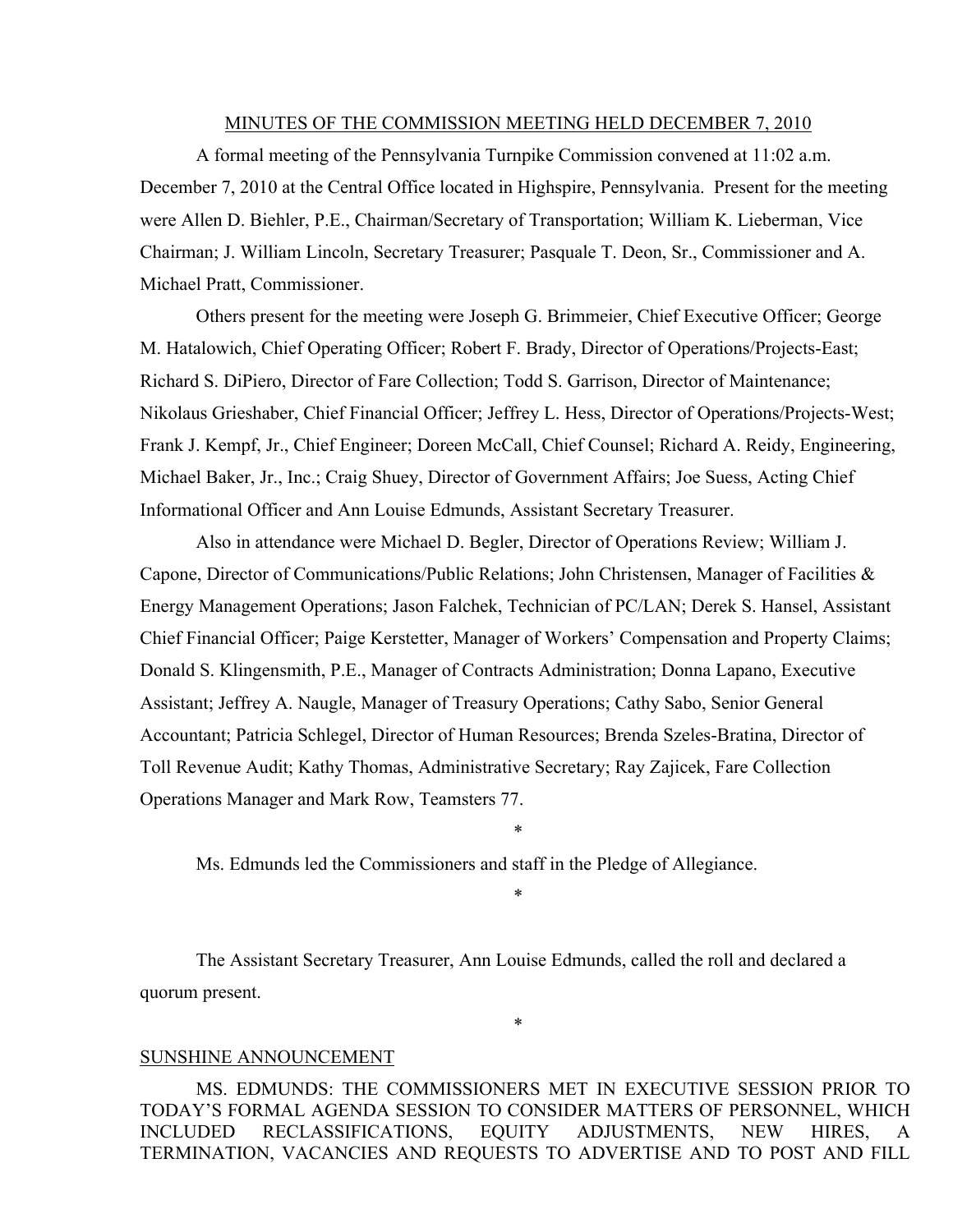POSITIONS IN THE MAINTENANCE AND FINANCE AND ADMINISTRATION DEPARTMENTS.

THE COMMISSIONERS ALSO ENGAGED IN NON-DELIBERATIVE INFORMATIONAL DISCUSSIONS REGARDING VARIOUS ACTIONS AND MATTERS, WHICH HAVE BEEN APPROVED AT PREVIOUS PUBLIC MEETINGS.

\*

# PUBLIC COMMENT

.

.

MS. EDMUNDS: THE PUBLIC IS WELCOME AT THIS TIME TO ADDRESS THE COMMISSION REGARDING ITEMS LISTED ON THE AGENDA OR OTHER ITEMS NOT LISTED ON THE AGENDA THAT ARE WITHIN THE COMMISSION'S AUTHORITY OR CONTROL.

IN ORDER TO CONDUCT AN ORDERLY, EFFICIENT, EFFECTIVE AND DIGNIFIED MEETING, ALL PERSONS WISHING TO ADDRESS THE COMMISSION SHOULD HAVE SIGNED IN AND REQUESTED TIME TO SPEAK. IF YOU HAVE NOT DONE SO, YOU ARE INVITED TO DO SO.

COMMISSIONERS, WE HAVE NO REQUEST TO ADDRESS THE COMMISSION. AT THIS TIME WE ASK ALL VISITORS TO STAND AND INTRODUCE YOURSELF.

MARK ROWE, TEASTERMS 77, I WOULD LIKE TO WISH EVERYONE HAPPY HOLIDAYS.

MS. EDMUNDS: THIS CONCLUDES THE PUBLIC COMMENT SECTION OF THE MEETING.

#### MINUTES OF THE MEETING

Motion-That the Minutes of the meeting held November 16, 2010 be approved and filed-was made by Commissioner Lincoln, seconded by Commissioner Lieberman; and passed unanimously.

\*

\*

#### COMMUNICATIONS

Motion-That the Commission accepts and files the memos received from the Chief Counsel and the Director of Fare Collection-was made by Commissioner Lincoln, seconded by Commissioner Lieberman; and passed unanimously.

\*

#### **PERSONNEL**

Motion-That the Commission approves the Personnel as amended-was made by Commissioner Lincoln, seconded by Commissioner Pratt; and passed unanimously.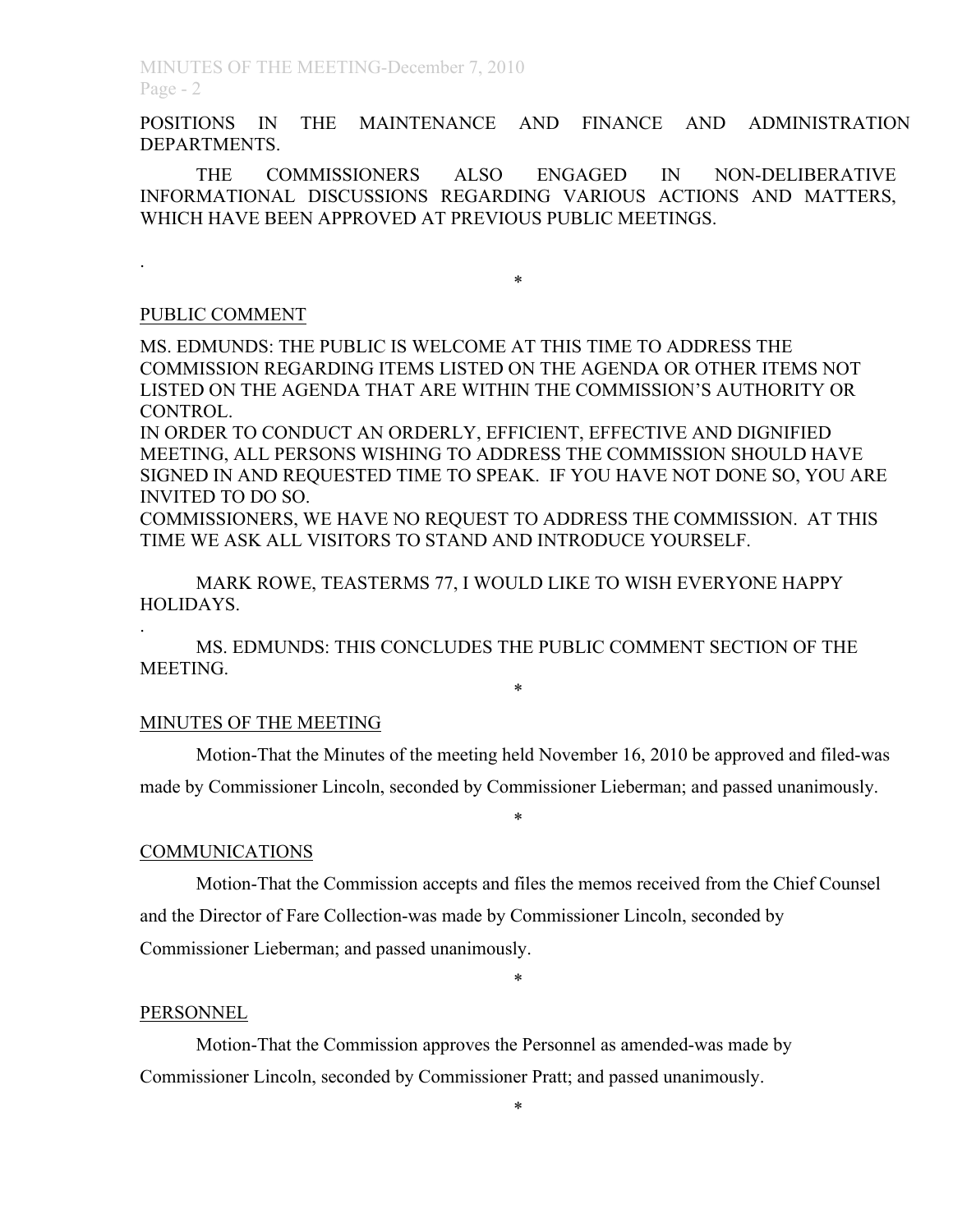# MINUTES OF THE MEETING-December 7, 2010 Page - 3

#### NEW BUSINESS

## Reinvestments, Liquidations and Purchase of Securities

Upon the motion by Commissioner Deon seconded by Commissioners Lincoln, the following Resolution was presented for adoption:

## **RESOLUTION**

BE IT RESOLVED that The Pennsylvania Turnpike Commission hereby ratifies the action of the Assistance Chief Financial Officer, with the approval of the Chief Executive Officer and the Consulting Engineer, in directing the Trustee to make the foregoing reinvestments, liquidations and purchases; and

BE IT FURTHER RESOLVED that copies of the Resolution certified by the Assistant Secretary Treasurer shall be forwarded to the Trustee as required in Article VI, Section 602 of the 2001 Amended and Restated Trust Indenture.

The following members voted yea: Commissioners Biehler, Lieberman, Lincoln, Deon and Pratt. The motion passed unanimously.

\*

## **AGREEMENTS**

Motion-That the Commission approves the negotiation and execution of the Amendments,

Agreements, a Supplemental Agreement and a Lease for the items listed in memos "a" and "c" through "g":

- a. Amendment to our agreements with Emergency Response Spill contractors to ensure the contractors will respond immediately to an incident and be permitted to remove the contained spill, clean-up and disposal materials; and reimburse the contractors for the costs they cannot recoup from the responsible party;
	- c. Supplemental agreement with Norfolk Southern Railroad for railroad protective services, temporary grade crossing construction and removal to accommodate the construction of Bridge MF-202A at MP M26.92; for an additional \$589,500.00, increasing the not-to-exceed amount to \$1,147,500.00;
	- d. Amendment to our agreement with CompServices, Inc. for Third Party Administrator; to exercise our option to extend the contract until June 30, 2011 or until a revised RFP has been completed and the contract has been awarded;
	- e. Lease Agreement with Nextel Communications to permit them to lease space and construct antennas and other related infrastructure on the Commission's New Thompson Run Radio Tower; Nextel Communications will pay the Commission the initial tower lease rate of \$16,200.00 for the first year, with 3% increases every year after that; the term of the lease will be for a period of ten (10) years, plus three (3) 5-year mutual renewal options;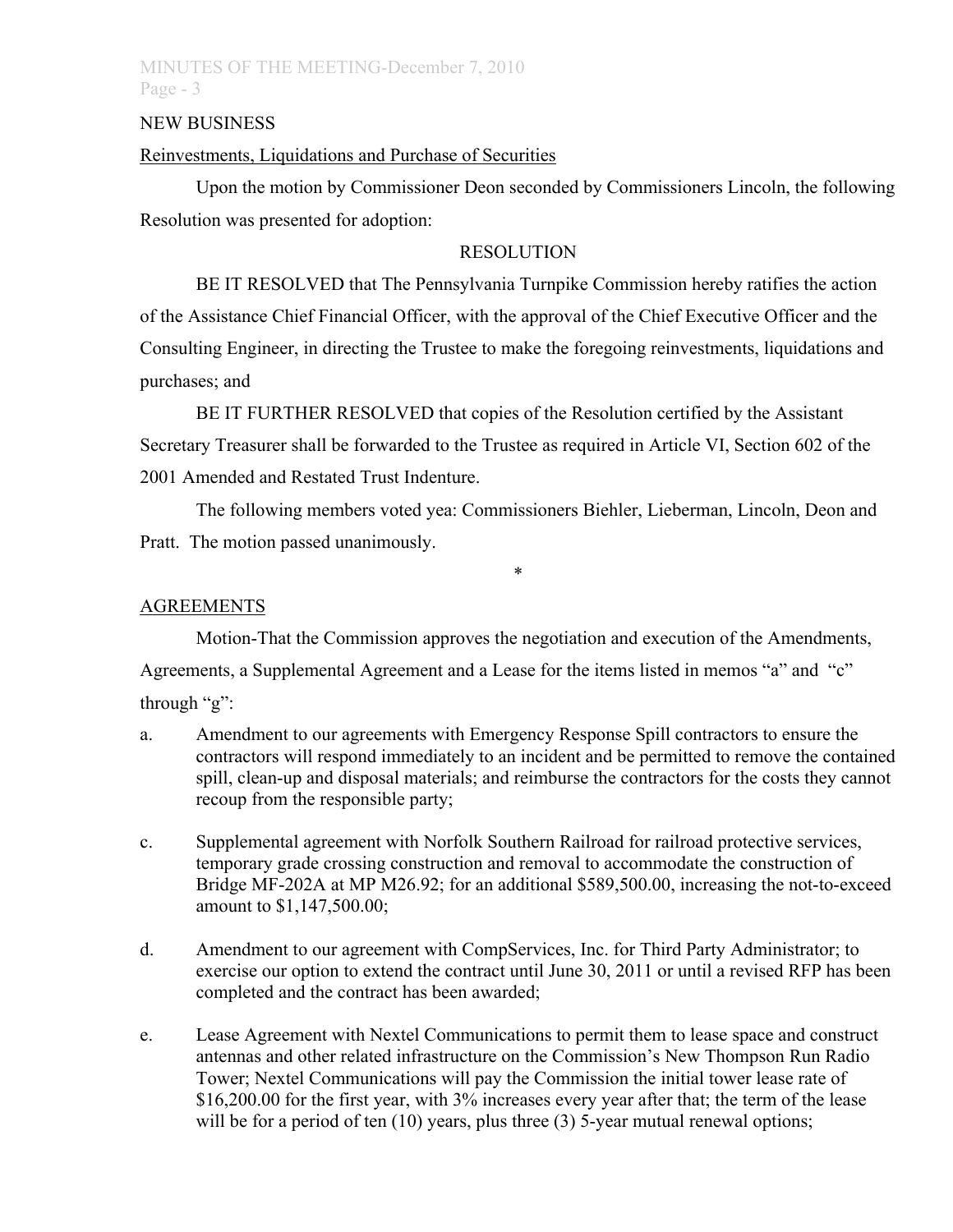- f. Amendment to our agreement with Henkels and McCoys for infrastructure cabling, to provide wireless network services to the Engineering trailers at the Everett District 2 Fares Warehouse; for an additional \$3,898.68, increasing the not-to-exceed amount to \$86,587.51;
- g. Assignment Agreement with L. Robert Kimball & Associates, Inc. to assign all active contracts to CDI-Infrastructure, LLC d/b/a L.R. Kimball due to CDI-Infrastructure's acquisition of L. Robert Kimball & Associates.

-was made by Commissioner Lincoln, seconded by Commissioner Deon.

Motion-That the Commission approves the negotiation and execution of the Agreement as

listed in memo "b":

b. Assignment Agreement with DMJM+Harris, Inc. to assign all active contracts to AECOM Technical Services, Inc. (DMJM+Harris's parent company) due to integrating their North American operations.

-was made by Commissioner Lincoln, seconded by Commissioner Deon; Chairman Biehler abstained. CHAIRMAN BIEHLER: I ABSTAIN ON THIS ITEM.

The motion passed.

## RIGHT-OF-WAY REQUESTS

Motion-That the Commission approves the Right-of-Way Requests for the items listed in

\*

memos "a" and "b":

- a. Authorize settlement of Right-of-Way #6441-B, a partial take parcel, necessary for the total reconstruction project from MP A20.00 to MP A30.00, by issuing payment in the amount of \$8,900.00 payable to Steven & Lee, P.C., Escrow Agent; representing the balance due; authorize the Commission officials to execute any required settlement documents; authorize the payment of statutory damages as calculated by the Legal Department and approved by the Chief Executive Officer; and payment of settlement funds to the property owner is contingent upon its execution of a full and final satisfaction and release;
- b. Authorize the acquisition of Right-of-Way #8995-R30, a partial take parcel, necessary for the Rt. 903 Slip Ramp project, by issuing payment in the amount of \$80,300.00 payable to Consumers Land Abstract, Inc., Escrow Agent, representing fair market value; authorize the appropriate Commission officials to execute the agreement of sale; authorize the payment of additional statutory damages as calculated by the Legal Department and approved by the Chief Executive Officer; and payment of the fair market value to the property owners is contingent upon their delivery of a deed prepared by the Legal Department.

-was made by Commissioner Lincoln, seconded by Commission Pratt; and passed unanimously.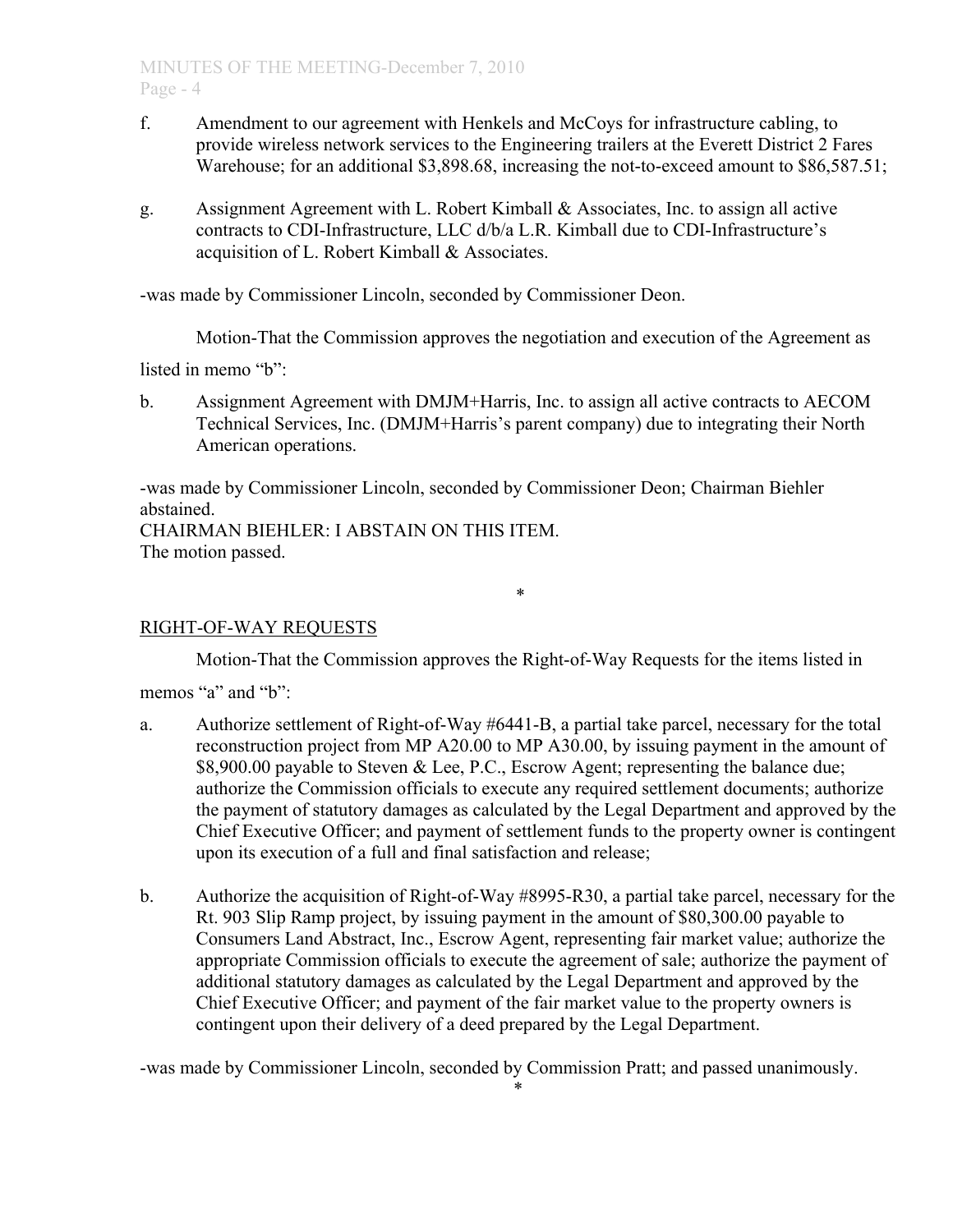# AWARD OF CONTRACTS

Motion-That the Commission approves the Award of Contracts for the items listed in memos

"a" through "d":

- a. Contract #T-215.00T001-3-04 for roadway and bridge reconstruction from MP 215.29 to MP 220.30, to the lowest responsive and responsible bidder, Hempt Bros., Inc.; at a total award of \$50,977,247.43 and a contingency amount of \$2,500,000.00;
- b. Contract #T-319.00T001-3-03 for the replacement of Bridge EB-735 at MP 322.51, to the lowest responsive and responsible bidder, G.A. & F.C. Wagman, Inc.; at a total award of \$4,206,651.46 and a contingency amount of \$250,000.00;
- c. Contract  $#A-078.00R001-3-02$  for bituminous resurfacing and median barrier replacement between MP A77.99 and MP A88.52, to the lowest responsive and responsible bidder, Pikes Creek Site Contractors; at a total award of \$14,466,397.00 and a contingency amount of \$500,000.00;
- d. Contract #T-099.00T002-3-02 for the replacement of Bridge B-409 at MP 104.92, to the lowest responsive and responsible bidder, Mosites Construction Company; at a total award of \$3,277,375.95 and a contingency amount of \$150,000.00.

-was made by Commissioner Pratt, seconded by Commissioner Lincoln; and passed unanimously.

\*

# AWARD OF BIDS, RENEWAL OF AN AGREEMENT AND THE ISSUANCE OF PURCHASE ORDERS

Motion-That the Commission Approves the Award of Bids, the Renewal of an Agreement

and the Issuance of Purchase Orders for the items listed in memos "a" through "d":

- a. Five (5) 2011 Chevrolet Express Cargo Vans (teller vans), utilizing the Commonwealth's contract with Apple Automotive Group; for a total award of \$136,815.00;
- b. Five (5) 2011 Ford Explorers, utilizing the Commonwealth's contract with Apple Automotive Group; for a total award of \$135,200.00;
- c. Delineation road markers and adhesive, exercising our option to renew the agreement for an additional year (December 1, 2010 through November 30, 2011): Ennis Paint, Inc. \$ 75,000.00

| Lamno I unit, mv.        | $V \sim 0.000$ |
|--------------------------|----------------|
| <b>Artuk Corporation</b> | \$100,000.00   |
| <b>Total Renewal</b>     | \$175,000.00   |
|                          |                |

d. Diesel motor fuel and heating and emergency generator fuel, to the lowest responsive and responsible bidders:

| Mansfield Oil Company  | \$2,080,000.00 |
|------------------------|----------------|
| Petroleum Traders Corp | 525,000.00     |
| Glassmere Fuel Service | 45,000.00      |
| Export Fuel Co.        | 15,000.00      |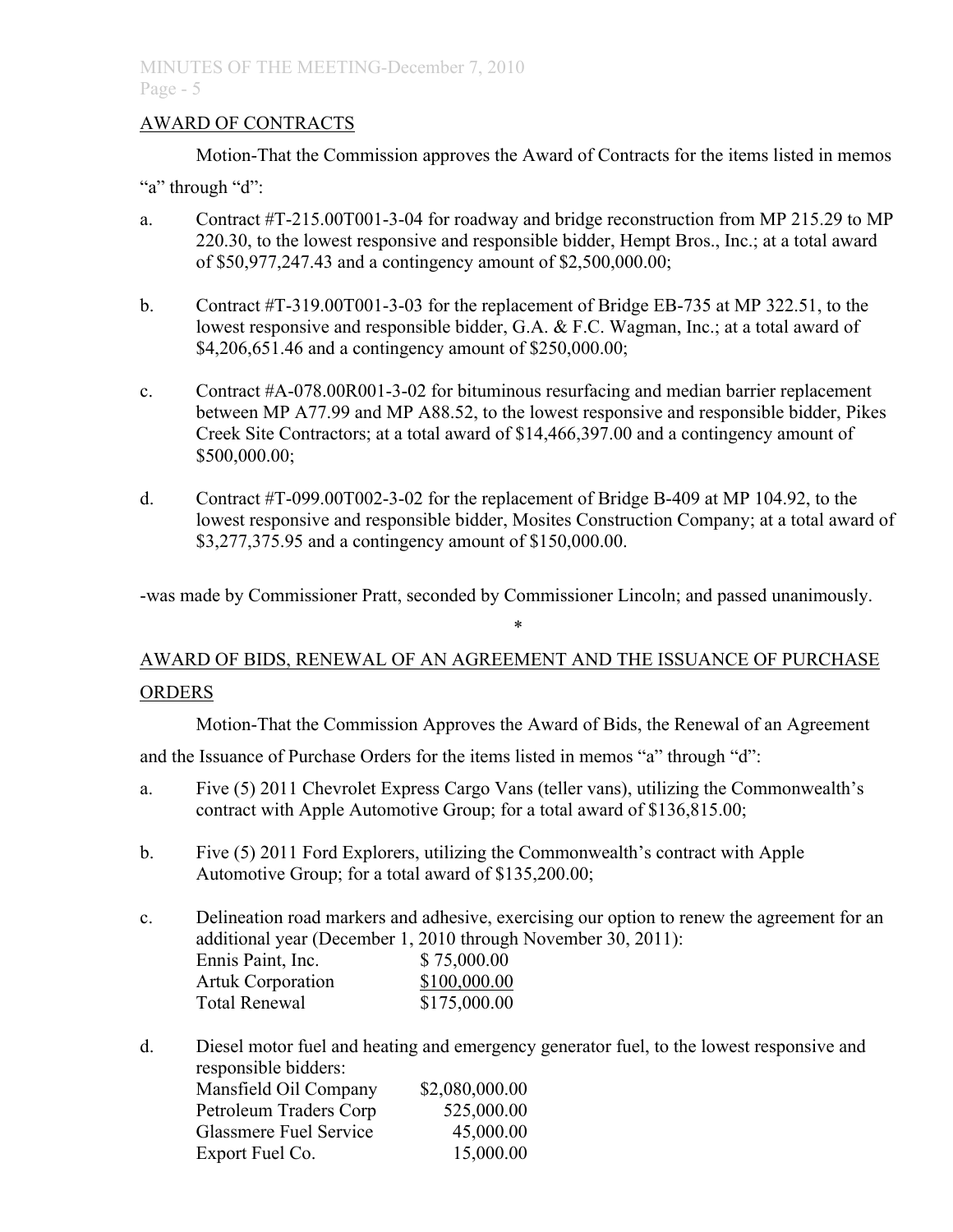| <b>Talley Petroleum</b>         | 65,000.00      |
|---------------------------------|----------------|
| Naughton Energy Corp            | 55,000.00      |
| Leffler Energy                  | 30,000.00      |
| <b>Bedford Valley Petroleum</b> | 565,000.00     |
| Total Bid:                      | \$3,380,000.00 |
| Plus 25% contingency            | 845,000.00     |
| <b>TOTAL AWARD</b>              | \$4,225,000.00 |

-was made by Commissioner Deon, seconded by Commissioner Lincoln; and passed unanimously.

# ITEMS ADDED TO THE FORMAL AGENDA

\*

## CHANGE ORDERS AND FINAL PAYMENTS

Motion-That the Commission approves the Change Orders and Final Payments for the items

listed in memos "a" through "d":

- a. Change Order #2 and Final Payment for Contract #A-125.00R001-3-02 with Locust Ridge Contractors for bituminous overlay between MP A125.10 and MP A130.61; for a decrease of \$242,509.88, making the final contract value \$5,314,456.84 and the final amount due of \$266,888.54;
- b. Change Order #6 and Final Payment for Contract #05-022-RCA8 with Mashuda Corporation for grading and bridge reconstruction from MP 70.41 to MP 72.14; for an increase of \$15,218.22; making the final contract value \$22,609,304.61 and the final amount due of \$467,099.95;
- c. Change Order #1 and Final Payment for Contract #EN-00088-03-12 with New Enterprise Stone and Lime, Inc. for milling and paving between MP 187.31 and MP 187.80; for a decrease of \$37,604.25, making the final contract value \$311,299.75 and the final amount due of \$16,202.68;
- d. Change Order #2 and Final Payment for Contract #T-199.00T005-3-02 with Susquehanna Valley Construction Corporation for the replacement of Bridge B-486 at MP 204.25 and the elimination of Bridge B-494 at MP 204.91; for a decrease of \$327,852.97, making the final contract value \$3,565,377.95 and the final amount due of \$104,172.40.

-was made by Commissioner Deon, seconded by Commissioner Lincoln; and passed unanimously.

\*

## BOND RESOLTUION

Motion- THAT THE COMMISSION AUTHORIZES THE APPROVAL OF THE ISSUANCE OF THE PENNSYLVANIA TURNPIKE COMMISSION'S SUBORDINATE REVENUE BONDS, INCLUDING BOND ANTICIPATION NOTES AND SPECIAL REVENUE BONDS, IN ONE OR MORE SERIES OR SUB-SERIES, FIXED RATE OR VARIABLE RATE, TAXABLE OR TAX-EXEMPT, IN AN AGGREGATE INITIAL PRINCIPAL AMOUNT NOT TO EXCEED \$300,000,000, TO FINANCE OR REFINANCE THE COSTS OF (A) MAKING LEASE, GRANT OR OTHER PAYMENTS TO THE PENNSYLVANIA DEPARTMENT OF TRANSPORTATION IN ACCORDANCE WITH ACT 44, (B) REFUNDING ANY BOND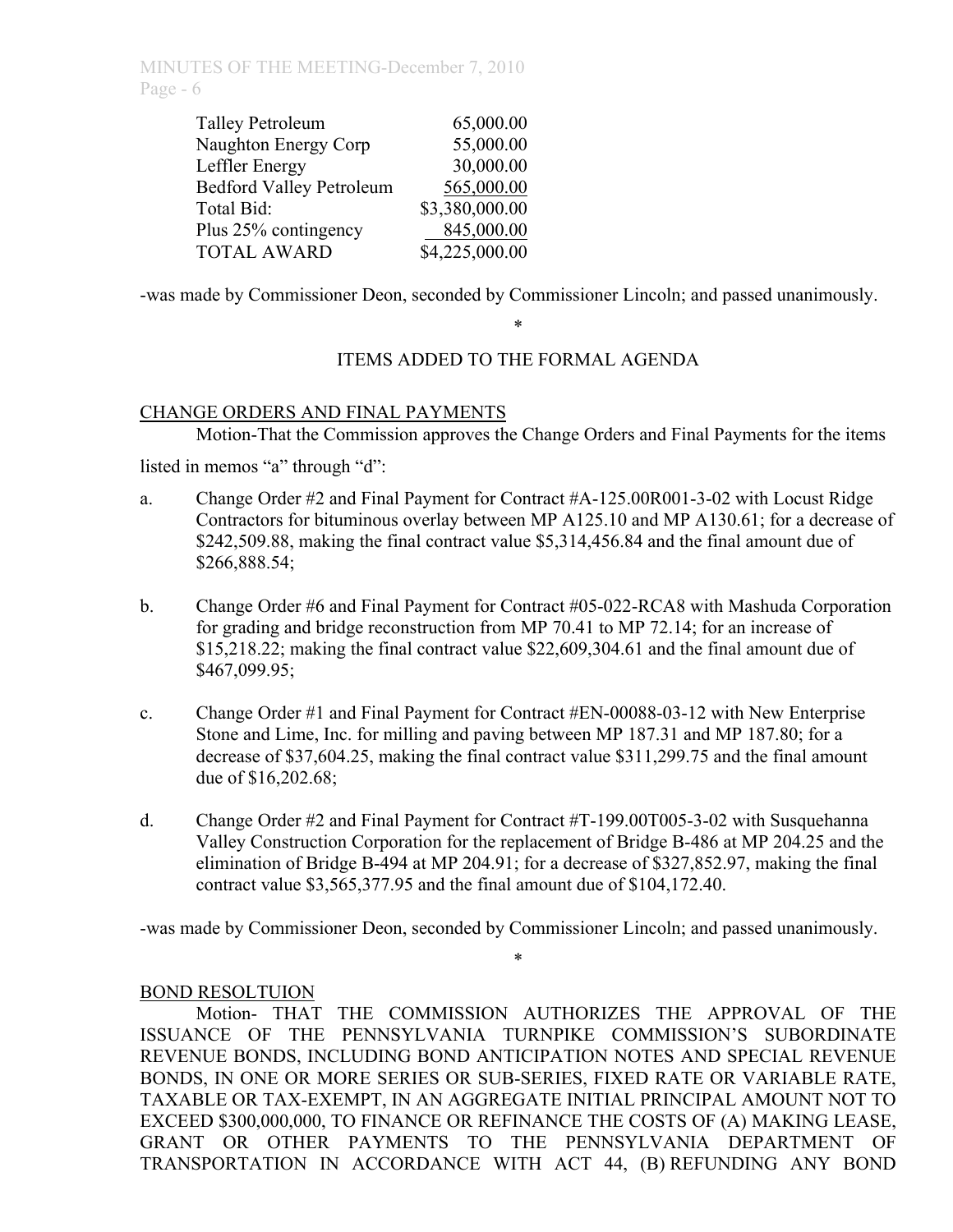ANTICIPATION NOTES OR OTHER SHORT-TERM INDEBTEDNESS PREVIOUSLY ISSUED BY THE PENNSYLVANIA TURNPIKE COMMISSION FOR THE FOREGOING PURPOSES, (C) REIMBURSING THE PENNSYLVANIA TURNPIKE COMMISSION FOR PAYMENTS PREVIOUSLY MADE TO THE PENNSYLVANIA DEPARTMENT OF TRANSPORTATION IN ACCORDANCE WITH ACT 44, (D) ANY DEBT SERVICE RESERVE OR SIMILAR FUNDS, CREDIT FACILITY COSTS OR CAPITALIZED INTEREST RELATED TO SUCH BONDS, AND (E) ISSUANCE OF SUCH BONDS; AUTHORIZING THE EXECUTION, DELIVERY AND DISTRIBUTION OF ALL NECESSARY OR APPROPRIATE DOCUMENTS OR CERTIFICATES; AUTHORIZING THE ACQUISITION OF ONE OR MORE CREDIT FACILITIES AND THE EXECUTION AND DELIVERY OF ANY RELATED AGREEMENTS; AUTHORIZING THE TAKING OF FURTHER ACTION; REPEALING INCONSISTENT RESOLUTIONS; APPOINTING CO-BOND COUNSEL AND PROVIDING FOR THE APPOINTMENT OF ONE OR MORE UNDERWRITERS AND REMARKETING AGENTS; DECLARING THE PENNSYLVANIA TURNPIKE COMMISSION'S OFFICIAL INTENT THAT IT BE REIMBURSED FROM BOND PROCEEDS FOR CERTAIN EXPENDITURES PAID PRIOR TO THE ISSUANCE OF SUCH BONDS; AND DECLARING THAT THIS RESOLUTION SHALL BE LIBERALLY CONSTRUED-was made by Commissioner Pratt, seconded by Commissioner Lieberman; and passed unanimously.

Motion-THAT THE COMMISSION AUTHORIZES THE ISSUANCE OF THE PENNSYLVANIA TURNPIKE COMMISSION'S FIXED RATE OR VARIABLE RATE TURNPIKE REVENUE BONDS IN ONE OR MORE SERIES OR SUBSERIES, TAXABLE OR TAX-EXEMPT, IN AN AGGREGATE PRINCIPAL AMOUNT NOT TO EXCEED \$500,000,000, TO REFUND ALL OR A PORTION OF THE COMMISSION'S OUTSTANDING TURNPIKE REVENUE BONDS, SERIES R OF 2001, TURNPIKE REVENUE REFUNDING BONDS, SERIES S OF 2001, TURNPIKE REVENUE BONDS, SERIES A OF 2004, AND VARIABLE RATE TURNPIKE REVENUE BONDS, SERIES C OF 2009; AUTHORIZING THE EXECUTION, DELIVERY AND DISTRIBUTION OF NECESSARY OR APPROPRIATE DOCUMENTS OR CERTIFICATES; APPOINTING CO-BOND COUNSEL AND A FINANCIAL ADVISOR AND PROVIDING FOR THE APPOINTMENT OF ONE OR MORE UNDERWRITERS, REMARKETING AGENTS AND OTHER PROFESSIONALS; AUTHORIZING CERTAIN INTERIM LOANS; AUTHORIZING THE TAKING OF FURTHER ACTION; RATIFYING PRIOR ACTIONS; REPEALING INCONSISTENT RESOLUTIONS; AND DECLARING THAT THIS RESOLUTION SHALL BE LIBERALLY CONSTRUED-was made by Commissioner Lincoln, seconded by Commissioner Pratt; and passed unanimously.

\*

#### NEXT MEETING

MS. EDMUNDS: THE NEXT COMMISSION MEETING WILL BE HELD TUESDAY,

DECEMBER 21, 2010.

\*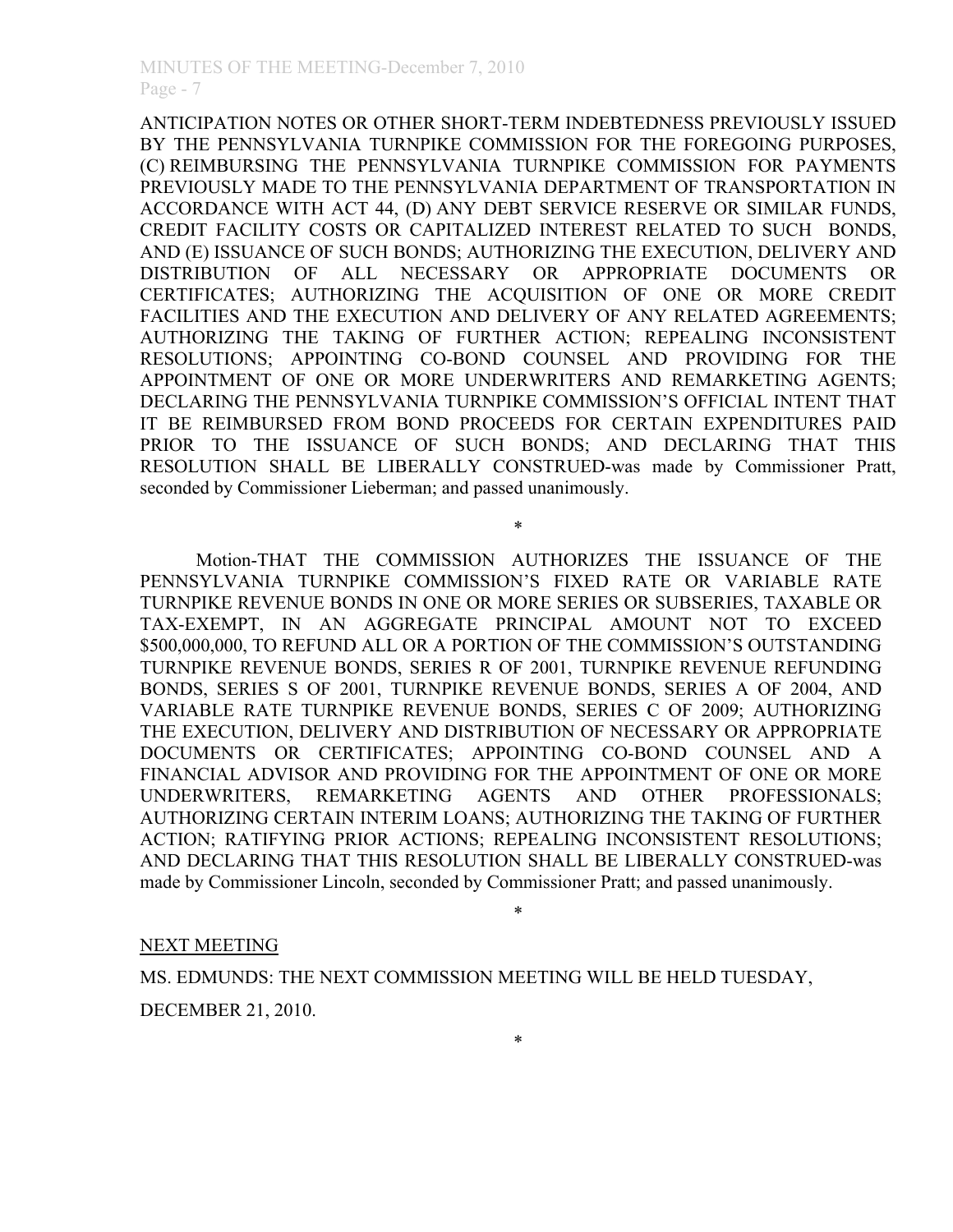# ADJOURNMENT

## MS. EDMUNDS: COMMISSIONERS, I HAVE NO OTHER ITEMS FOR CONSIDERATION. IF YOU HAVE NOTHING FURTHER, I REQUEST A MOTION FOR ADJOURNMENT.

Motion-That this meeting of The Pennsylvania Turnpike Commission be adjourned at 11:08 a.m.-was made by Commissioner Lieberman, seconded by Commissioner Lincoln; and passed unanimously.

\*

PREPARED BY:

Ann Louise Edmunds Assistant Secretary Treasurer

12-07-10 APPROVED BY:

J. William Lincoln Secretary Treasurer